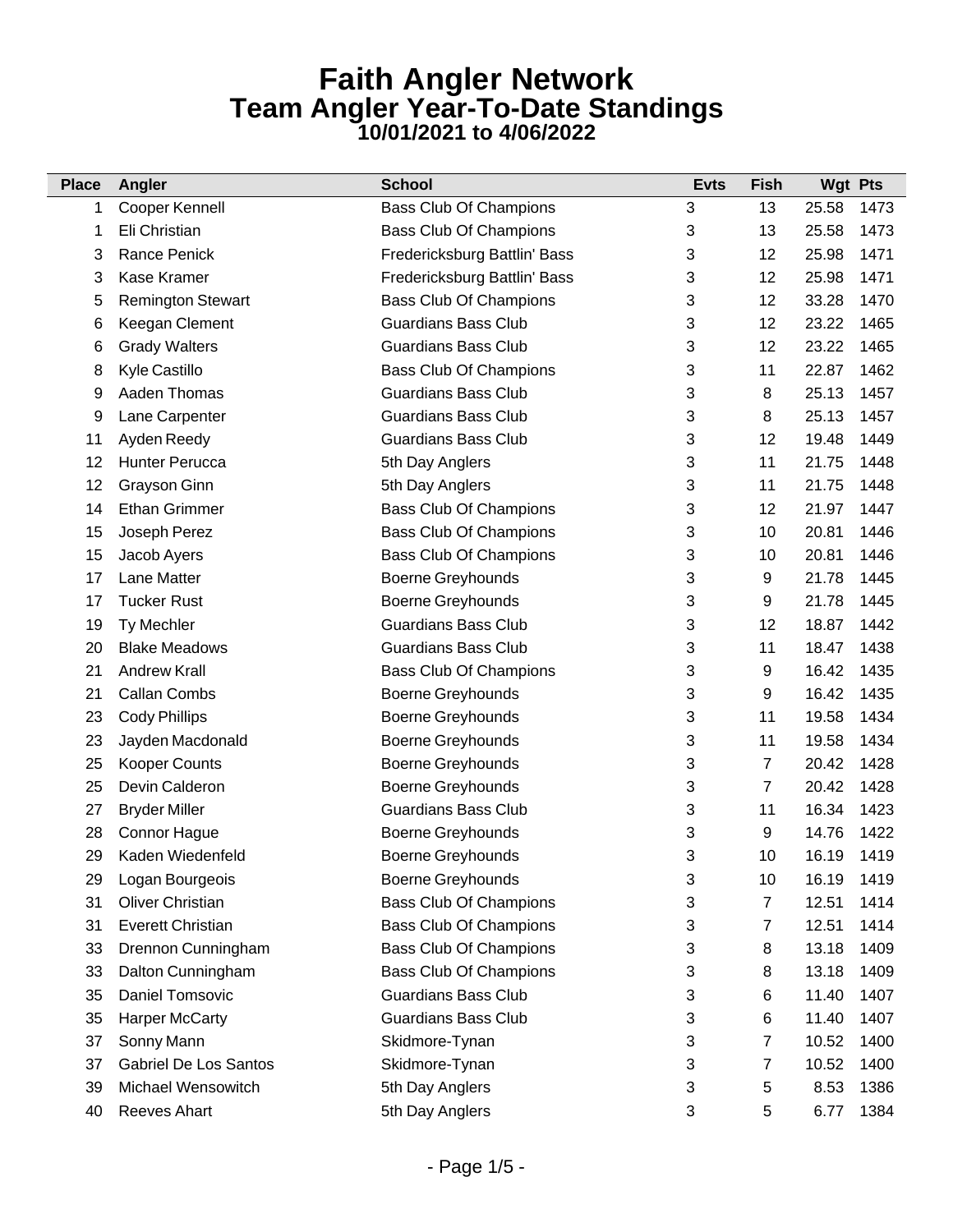| <b>Place</b> | Angler                   | <b>School</b>                 | <b>Evts</b>    | <b>Fish</b>    | <b>Wgt Pts</b> |      |
|--------------|--------------------------|-------------------------------|----------------|----------------|----------------|------|
| 41           | Ethan Coleman            | <b>Bass Club Of Champions</b> | 3              | 10             | 21.35          | 1243 |
| 42           | <b>Turner Matkin</b>     | Boerne Greyhounds             | 3              | 10             | 17.86          | 1231 |
| 43           | Logan Gonzalez           | Boerne Greyhounds             | 3              | $\overline{7}$ | 20.69          | 1229 |
| 43           | Judd Lozano              | Boerne Greyhounds             | 3              | $\overline{7}$ | 20.69          | 1229 |
| 45           | <b>Ryland Miller</b>     | <b>Guardians Bass Club</b>    | 3              | 7              | 16.83          | 1227 |
| 45           | <b>Miles Austin</b>      | <b>Guardians Bass Club</b>    | 3              | 7              | 16.83          | 1227 |
| 47           | <b>Hunter Ledlow</b>     | Boerne Greyhounds             | 3              | 6              | 12.96          | 1215 |
| 47           | sloan stransky           | Boerne Greyhounds             | 3              | 6              | 12.96          | 1215 |
| 49           | <b>Major McCarty</b>     | <b>Guardians Bass Club</b>    | 3              | 4              | 8.31           | 1208 |
| 50           | <b>Connor Copeland</b>   | Reagan High School            | 3              | 6              | 12.25          | 1206 |
| 50           | <b>Westin MEHAFFEY</b>   | <b>Guardians Bass Club</b>    | 3              | 8              | 12.16          | 1206 |
| 50           | Josh gideon              | <b>Guardians Bass Club</b>    | 3              | 8              | 12.16          | 1206 |
| 50           | Logan DeCock             | <b>Guardians Bass Club</b>    | 3              | 7              | 11.76          | 1206 |
| 50           | <b>Riley Chafin</b>      | <b>Guardians Bass Club</b>    | 3              | 7              | 11.76          | 1206 |
| 55           | Cason Bockholt           | <b>Guardians Bass Club</b>    | 3              | 5              | 10.02          | 1195 |
| 55           | <b>Mason Comer</b>       | <b>Guardians Bass Club</b>    | 3              | 5              | 10.02          | 1195 |
| 57           | <b>Timothy Burford</b>   | <b>Bass Club Of Champions</b> | 3              | 3              | 7.83           | 1187 |
| 57           | Jake Garcia              | <b>Bass Club Of Champions</b> | 3              | 3              | 7.83           | 1187 |
| 59           | Carson Jenschke          | Fredericksburg Battlin' Bass  | 3              | 5              | 8.63           | 1184 |
| 60           | Rylan Alexander          | Boerne Greyhounds             | 3              | 5              | 7.70           | 1176 |
| 61           | <b>Tanner Tucker</b>     | Liberty Hill Fishing Team     | 3              | 5              | 8.75           | 986  |
| 62           | <b>Cody Waltrip</b>      | <b>Guardians Bass Club</b>    | 2              | 7              | 10.55          | 979  |
| 63           | <b>Braxton Ebner</b>     | <b>Bass Club Of Champions</b> | 2              | 7              | 19.10          | 978  |
| 63           | Luke Wyle                | Boerne Greyhounds             | $\overline{2}$ | 10             | 17.86          | 978  |
| 65           | <b>Riley Harris</b>      | Boerne Greyhounds             | 3              | 4              | 6.28           | 973  |
| 65           | <b>Rex Rivera</b>        | Boerne Greyhounds             | 3              | 4              | 6.28           | 973  |
| 67           | josh bowman              | <b>Bass Club Of Champions</b> | 2              | 6              | 8.69           | 970  |
| 68           | Aidan Grover             | <b>Bass Club Of Champions</b> | 2              | 4              | 8.71           | 967  |
| 68           | <b>Isaac Patton</b>      | <b>Bass Club Of Champions</b> | $\overline{2}$ | 4              | 8.71           | 967  |
| 70           | Cade wilson              | Fredericksburg Battlin' Bass  | 2              | 8              | 14.06          | 961  |
| 70           | <b>Truitt Tucker</b>     | Boerne Greyhounds             | 2              | 8              | 14.06          | 961  |
| 70           | <b>Cash Gatlin</b>       | Boerne Greyhounds             | 2              | 7              | 13.48          | 961  |
| 70           | Cole Young               | Boerne Greyhounds             | 2              | 7              | 13.48          | 961  |
| 70           | <b>Blake Brixey</b>      | <b>Bass Club Of Champions</b> | 3              | 1              | 1.17           | 961  |
| 70           | Jordan Brixey            | <b>Bass Club Of Champions</b> | 3              | 1              | 1.17           | 961  |
| 76           | Marvin Porter IV         | <b>Guardians Bass Club</b>    | $\overline{2}$ | 9              | 16.08          | 960  |
| 77           | <b>Gunner Rutherfurd</b> | Liberty Hill Fishing Team     | 2              | 5              | 7.69           | 959  |
| 78           | <b>CHRISTIAN GARCIA</b>  | <b>Guardians Bass Club</b>    | 2              | 9              | 13.47          | 954  |
| 79           | Jack Baskin              | <b>Guardians Bass Club</b>    | 2              | 7              | 13.41          | 951  |
| 80           | Hunter Mazour            | Boerne Greyhounds             | 2              | 4              | 5.43           | 948  |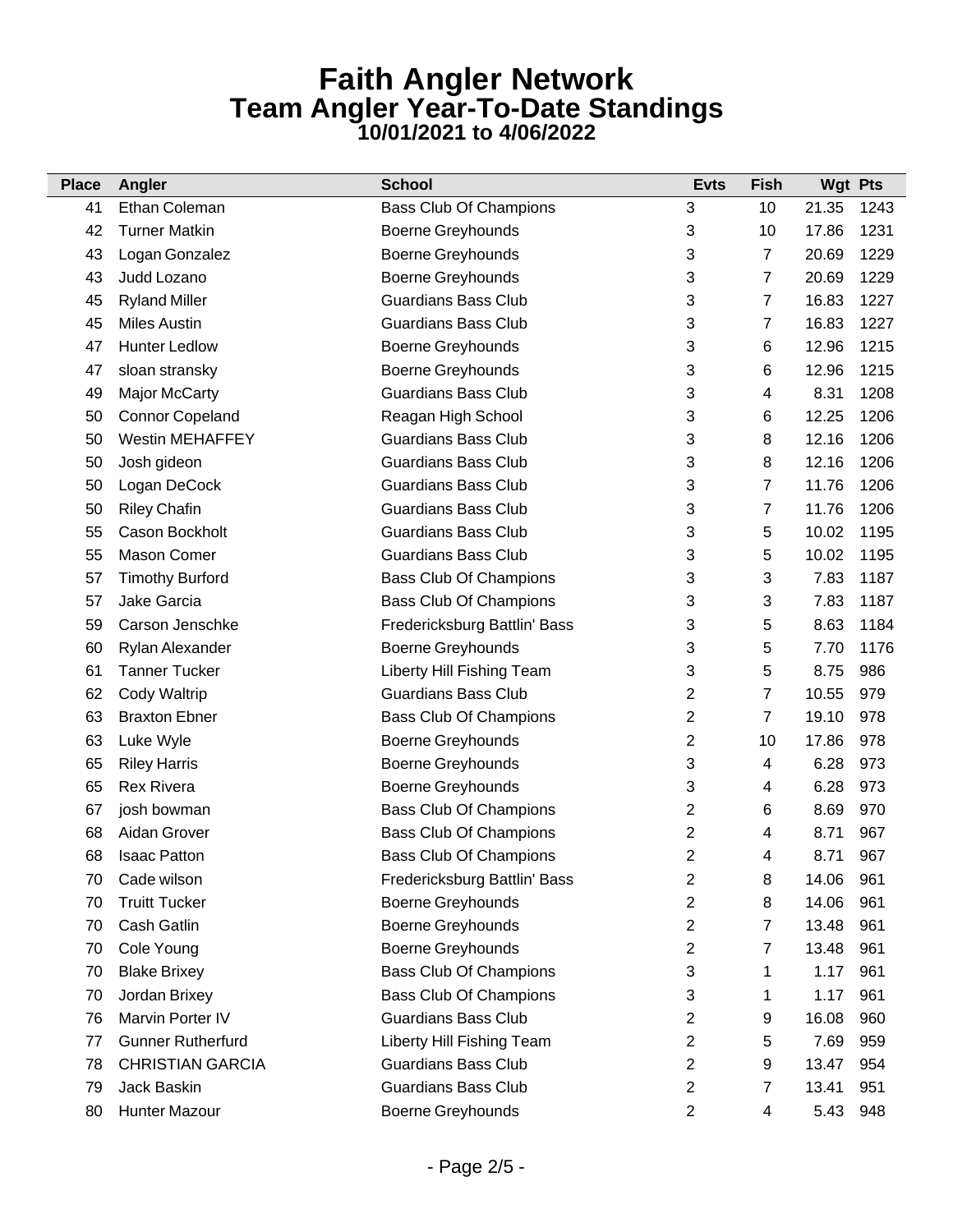| <b>Place</b> | Angler                      | <b>School</b>                 | <b>Evts</b>    | <b>Fish</b>    | <b>Wgt Pts</b> |     |
|--------------|-----------------------------|-------------------------------|----------------|----------------|----------------|-----|
| 80           | Evan Barrett                | <b>Guardians Bass Club</b>    | $\overline{2}$ | 3              | 4.80           | 948 |
| 82           | Mark Romero                 | <b>Bass Club Of Champions</b> | 2              | 7              | 11.15          | 947 |
| 83           | <b>Blake Schwake</b>        | <b>Boerne Greyhounds</b>      | 2              | 5              | 9.36           | 928 |
| 83           | Aidan Greco                 | <b>Boerne Greyhounds</b>      | 2              | 5              | 9.36           | 928 |
| 85           | Cannon Jamison              | 5th Day Anglers               | 2              | 6              | 8.47           | 926 |
| 86           | <b>Brandon Browning</b>     | Boerne Greyhounds             | 2              | 5              | 7.70           | 923 |
| 86           | <b>Weston Watkins</b>       | Liberty Hill Fishing Team     | 2              | 3              | 6.31           | 923 |
| 88           | Jacob Duecy                 | 5th Day Anglers               | 2              | 3              | 6.06           | 906 |
| 89           | Cayden Hinesley             | Boerne Greyhounds             | 3              |                | .00            | 761 |
| 90           | Owen Staudt                 | Fredericksburg Battlin' Bass  | 2              | 5              | 7.86           | 752 |
| 90           | Cade Lehne                  | Fredericksburg Battlin' Bass  | 2              | 5              | 7.86           | 752 |
| 92           | Dawson Wren                 | Fredericksburg Battlin' Bass  | 2              | 5              | 11.07          | 746 |
| 92           | Jack Gioffre                | Fredericksburg Battlin' Bass  | 2              | 5              | 11.07          | 746 |
| 92           | Christopher Buchanan        | <b>Bass Club Of Champions</b> | 2              | 2              | 4.28           | 746 |
| 92           | Ethan Jensen                | <b>Bass Club Of Champions</b> | 2              | $\overline{2}$ | 4.28           | 746 |
| 96           | <b>Abel Ortiz</b>           | Reagan High School            | 2              | 5              | 10.65          | 744 |
| 97           | Ben Bays                    | <b>Bass Club Of Champions</b> | 2              | 5              | 10.53          | 743 |
| 98           | Lane Canada                 | <b>Guardians Bass Club</b>    | 2              | 5              | 13.03          | 742 |
| 98           | Hunter Canada               | <b>Guardians Bass Club</b>    | 2              | 5              | 13.03          | 742 |
| 100          | Werner Wieboldt             | Boerne Greyhounds             | 2              | 2              | 3.50           | 739 |
| 100          | <b>Braden Bays</b>          | Boerne Greyhounds             | 2              | 2              | 3.50           | 739 |
| 102          | Elizabeth Mazour            | Boerne Greyhounds             | 2              | 5              | 9.33           | 738 |
| 103          | Reid Stavinoha              | Liberty Hill Fishing Team     | 2              | 5              | 8.75           | 733 |
| 104          | <b>Rhyder Bartel</b>        | <b>Guardians Bass Club</b>    | 2              | 1              | 1.49           | 724 |
| 104          | Mikhail Rodriguez           | <b>Guardians Bass Club</b>    | 2              | 1              | 1.49           | 724 |
| 106          | <b>Wyatt Miller</b>         | Fredericksburg Battlin' Bass  | 2              | 1              | 1.36           | 723 |
| 107          | Andres Herrera              | <b>Guardians Bass Club</b>    | 2              | 1              | 1.63           | 716 |
| 108          | Aaron Cantu                 | Fredericksburg Battlin' Bass  | 2              | 4              | 7.27           | 714 |
| 109          | <b>Brandon Pico-Sanchez</b> | Boerne Greyhounds             | 2              | 2              | 2.56           | 709 |
| 109          | Diego Perez                 | <b>Boerne Greyhounds</b>      | 2              | 2              | 2.56           | 709 |
| 111          | <b>Tripp Kotrla</b>         | 5th Day Anglers               | 2              | 4              | 5.60           | 707 |
| 112          | Mason Clayton               | <b>Bass Club Of Champions</b> | 2              | 3              | 4.67           | 702 |
| 113          | Clayton Werchan             | 5th Day Anglers               | 2              | 3              | 2.50           | 697 |
| 113          | Preston Wray                | 5th Day Anglers               | 2              | 3              | 2.50           | 697 |
| 115          | Hayden Owens                | Boerne Greyhounds             | 2              |                | .00            | 517 |
| 116          | Ty Grounds                  | Llano Fishing Team            | 1              | 5              | 22.05          | 500 |
| 116          | Ace Gass                    | Llano Fishing Team            | 1              | 5              | 22.05          | 500 |
| 118          | George Parks                | Vista Ridge High School       |                | 5              | 17.33          | 497 |
| 118          | Jacob Renelt                | Vista Ridge High School       | 1              | 5              | 17.33          | 497 |
| 118          | <b>Cade Stratton</b>        | Liberty Hill Fishing Team     | 1              | 3              | 8.35           | 497 |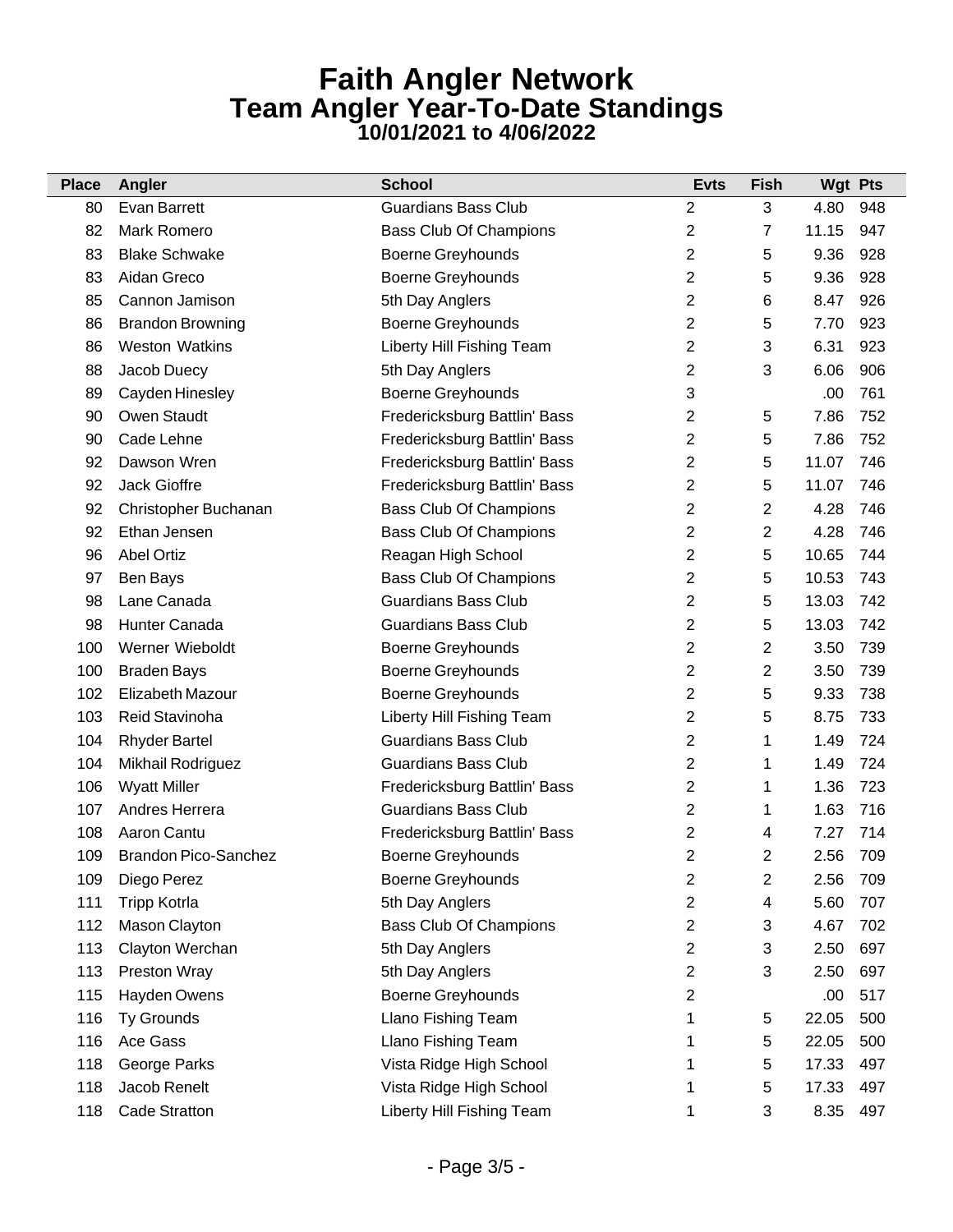| <b>Place</b> | Angler                   | <b>School</b>                      | <b>Evts</b> | <b>Fish</b>    | <b>Wgt Pts</b> |     |
|--------------|--------------------------|------------------------------------|-------------|----------------|----------------|-----|
| 118          | Luke Benson              | Liberty Hill Fishing Team          | 1           | 3              | 8.35           | 497 |
| 118          | <b>Brayden Tippit</b>    | Boerne Greyhounds                  | 2           |                | .00            | 497 |
| 118          | Koen Koch                | Fredericksburg Battlin' Bass       | 2           |                | .00            | 497 |
| 118          | <b>Kaden Ottmers</b>     | Fredericksburg Battlin' Bass       | 2           |                | .00            | 497 |
| 118          | <b>Ellory Hulce</b>      | Bass Club Of Champions             | 2           |                | .00            | 497 |
| 118          | Jonny Hulce              | <b>Bass Club Of Champions</b>      | 2           |                | .00            | 497 |
| 127          | <b>Barrett Gray</b>      | Liberty Hill Fishing Team          | 1           | 5              | 16.10          | 494 |
| 127          | <b>Eric Walker</b>       | Liberty Hill Fishing Team          | 1           | 5              | 16.10          | 494 |
| 127          | <b>Weston Shields</b>    | <b>Guardians Bass Club</b>         | 1           | 5              | 7.25           | 494 |
| 130          | <b>Melia Berry</b>       | <b>Guardians Bass Club</b>         | 1           | 3              | 6.68           | 492 |
| 131          | <b>Tyler Green</b>       | <b>Bass Club Of Champions</b>      |             | 5              | 13.91          | 491 |
| 131          | <b>Tanner Lee</b>        | <b>Bass Club Of Champions</b>      | 1           | 5              | 13.91          | 491 |
| 131          | Kasey Boatright          | Liberty Hill Fishing Team          | 1           | 4              | 6.44           | 491 |
| 134          | AJ Bowdoin               | La Vernia Youth Fishing            | 1           | 4              | 6.22           | 490 |
| 134          | <b>Boone Collins</b>     | La Vernia Youth Fishing            |             | 4              | 6.22           | 490 |
| 136          | <b>CHRISTIAN GARC IA</b> | <b>Guardians Bass Club</b>         | 1           | 3              | 5.40           | 488 |
| 137          | <b>Colton ODell</b>      | Liberty Hill Fishing Team          | 1           | 3              | 5.23           | 487 |
| 137          | <b>Bo Stubblefield</b>   | Liberty Hill Fishing Team          | 1           | 3              | 5.23           | 487 |
| 139          | <b>Christian Hunter</b>  | Liberty Hill Fishing Team          | 1           | 5              | 11.98          | 486 |
| 139          | Landon Warr              | Liberty Hill Fishing Team          | 1           | 5              | 11.98          | 486 |
| 141          | <b>Colton Weddel</b>     | <b>OTHER (No Team Affiliation)</b> | 1           | 2              | 4.82           | 484 |
| 142          | Carter Merriman          | <b>Bowie High School</b>           | 1           | 2              | 4.22           | 481 |
| 142          | <b>Carl Ralston</b>      | <b>Bowie High School</b>           | 1           | $\overline{2}$ | 4.22           | 481 |
| 142          | <b>Patrick Hall</b>      | <b>Bass Club Of Champions</b>      | 1           | $\overline{2}$ | 2.62           | 481 |
| 142          | Frankie Ratajski         | <b>Bass Club Of Champions</b>      | 1           | 2              | 2.62           | 481 |
| 146          | <b>William McCormick</b> | 5th Day Anglers                    | 1           | $\overline{2}$ | 2.39           | 478 |
| 147          | Kolten McDaniel          | Liberty Hill Fishing Team          | 1           | 1              | 3.61           | 477 |
| 148          | Mason McClellan          | Boerne Greyhounds                  | 1           | 4              | 9.30           | 473 |
| 148          | wesley smith             | Boerne Greyhounds                  | 1           | 4              | 9.30           | 473 |
| 150          | <b>Brcyen Reedy</b>      | <b>Guardians Bass Club</b>         |             | 5              | 8.93           | 470 |
| 151          | Luke Holt                | <b>Guardians Bass Club</b>         |             | 1              | 2.33           | 468 |
| 151          | Greyson McVan            | Liberty Hill Fishing Team          |             | 1              | 1.25           | 468 |
| 153          | <b>Thomas Gerhart</b>    | <b>Guardians Bass Club</b>         |             | 5              | 8.59           | 467 |
| 153          | <b>Trace Jansen</b>      | 5th Day Anglers                    |             | 1              | 1.97           | 467 |
| 153          | Riley Kudelka            | 5th Day Anglers                    |             | 1              | 1.97           | 467 |
| 156          | <b>Bo Quick</b>          | Liberty Hill Fishing Team          |             | 5              | 7.89           | 463 |
| 157          | <b>Max Mireles</b>       | Reagan High School                 |             | 1              | 1.60           | 462 |
| 158          | <b>Clayton Curl</b>      | Fredericksburg Battlin' Bass       |             | 1              | 1.46           | 458 |
| 158          | <b>Gabe Cross</b>        | Fredericksburg Battlin' Bass       |             | 1              | 1.46           | 458 |
| 160          | Dylan Mosler             | St Stephen's                       | 1           | 1              | 1.20           | 454 |